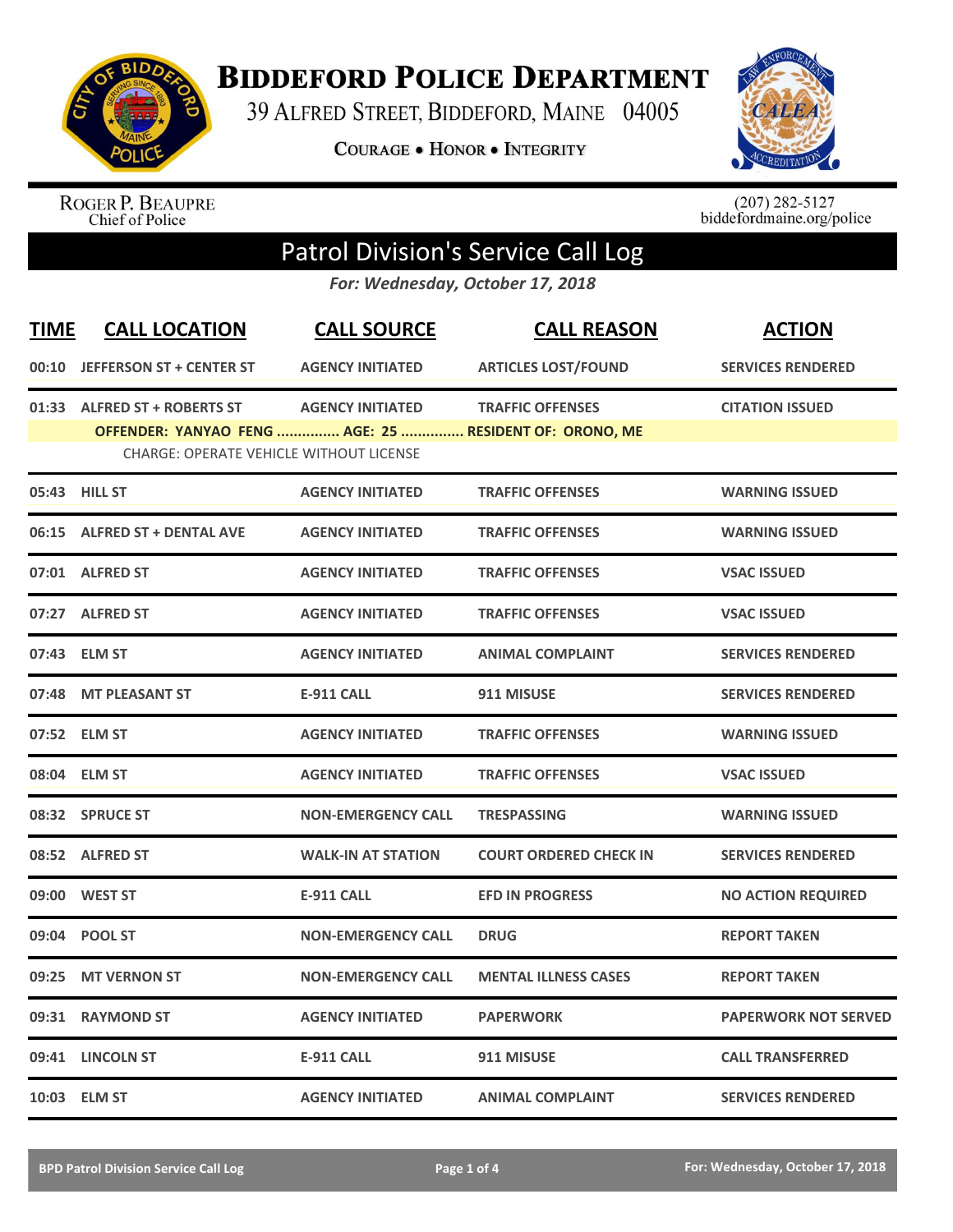| <b>TIME</b> | <b>CALL LOCATION</b> | <b>CALL SOURCE</b>        | <b>CALL REASON</b>            | <b>ACTION</b>            |
|-------------|----------------------|---------------------------|-------------------------------|--------------------------|
|             | 10:10 ALFRED ST      | <b>WALK-IN AT STATION</b> | <b>COURT ORDERED CHECK IN</b> | <b>SERVICES RENDERED</b> |
|             | 10:11 ELM ST         | <b>AGENCY INITIATED</b>   | <b>ANIMAL COMPLAINT</b>       | <b>FIELD INTERVIEW</b>   |
|             | <b>10:13 YORK ST</b> | <b>AGENCY INITIATED</b>   | <b>PARKING COMPLAINT</b>      | <b>VSAC ISSUED</b>       |
|             | 10:39 ALFRED ST      | <b>WALK-IN AT STATION</b> | <b>COURT ORDERED CHECK IN</b> | <b>SERVICES RENDERED</b> |
|             | 10:49 WEST ST        | <b>NON-EMERGENCY CALL</b> | <b>ANIMAL COMPLAINT</b>       | <b>SERVICES RENDERED</b> |
|             | 10:52 ALFRED ST      | <b>WALK-IN AT STATION</b> | <b>COURT ORDERED CHECK IN</b> | <b>SERVICES RENDERED</b> |
|             | 10:54 ALFRED ST      | <b>WALK-IN AT STATION</b> | <b>COURT ORDERED CHECK IN</b> | <b>SERVICES RENDERED</b> |
|             | 11:13 STATE ST       | <b>AGENCY INITIATED</b>   | <b>PAPERWORK</b>              | <b>PAPERWORK SERVED</b>  |
|             | 11:37 MAY ST         | <b>AGENCY INITIATED</b>   | <b>TRAFFIC OFFENSES</b>       | <b>VSAC ISSUED</b>       |
|             | 11:55 FOSS ST        | E-911 CALL                | 911 MISUSE                    | <b>SERVICES RENDERED</b> |
|             | 11:57 ALFRED ST      | <b>AGENCY INITIATED</b>   | <b>TRAFFIC OFFENSES</b>       | <b>WARNING ISSUED</b>    |
| 11:58       | <b>MARINER WAY</b>   | <b>NON-EMERGENCY CALL</b> | <b>SUSPICION</b>              | <b>SERVICES RENDERED</b> |
| 12:10       | <b>ALFRED ST</b>     | <b>AGENCY INITIATED</b>   | <b>TRAFFIC OFFENSES</b>       | <b>WARNING ISSUED</b>    |
| 12:20       | <b>ALFRED ST</b>     | <b>AGENCY INITIATED</b>   | <b>TRAFFIC OFFENSES</b>       | <b>WARNING ISSUED</b>    |
| 12:23       | <b>MAIN ST</b>       | <b>NON-EMERGENCY CALL</b> | <b>THEFT</b>                  | <b>REPORT TAKEN</b>      |
|             | 12:29 WENTWORTH CT   | <b>NON-EMERGENCY CALL</b> | <b>PARKING COMPLAINT</b>      | <b>GONE ON ARRIVAL</b>   |
|             | 12:41 ALFRED ST      | <b>WALK-IN AT STATION</b> | <b>DRUG BOX</b>               | <b>SERVICES RENDERED</b> |
|             | 12:45 GRAYS LN       | <b>E-911 CALL</b>         | 911 MISUSE                    | <b>WARNING ISSUED</b>    |
|             | 12:58 ALFRED ST      | <b>WALK-IN AT STATION</b> | <b>COURT ORDERED CHECK IN</b> | <b>SERVICES RENDERED</b> |
|             | 13:06 SOUTH ST       | <b>AGENCY INITIATED</b>   | <b>ANIMAL COMPLAINT</b>       | <b>NEGATIVE CONTACT</b>  |
|             | 13:07 ALFRED ST      | <b>OTHER</b>              | <b>PARKING COMPLAINT</b>      | <b>SERVICES RENDERED</b> |
|             | 13:20 GRANITE ST     | <b>NON-EMERGENCY CALL</b> | <b>JUVENILE OFFENSES</b>      | <b>SERVICES RENDERED</b> |
|             | 13:51 WASHINGTON ST  | <b>AGENCY INITIATED</b>   | <b>ARTICLES LOST/FOUND</b>    | <b>SERVICES RENDERED</b> |
|             | <b>14:00 PIKE ST</b> | <b>NON-EMERGENCY CALL</b> | <b>CIVIL COMPLAINT</b>        | <b>CIVIL COMPLAINT</b>   |
|             | 14:07 ALFRED ST      | <b>NON-EMERGENCY CALL</b> | <b>HARASSMENT</b>             | <b>NO VIOLATION</b>      |
|             | 15:06 MIDDLE ST      | <b>NON-EMERGENCY CALL</b> | <b>DOMESTIC COMPLAINTS</b>    | <b>REPORT TAKEN</b>      |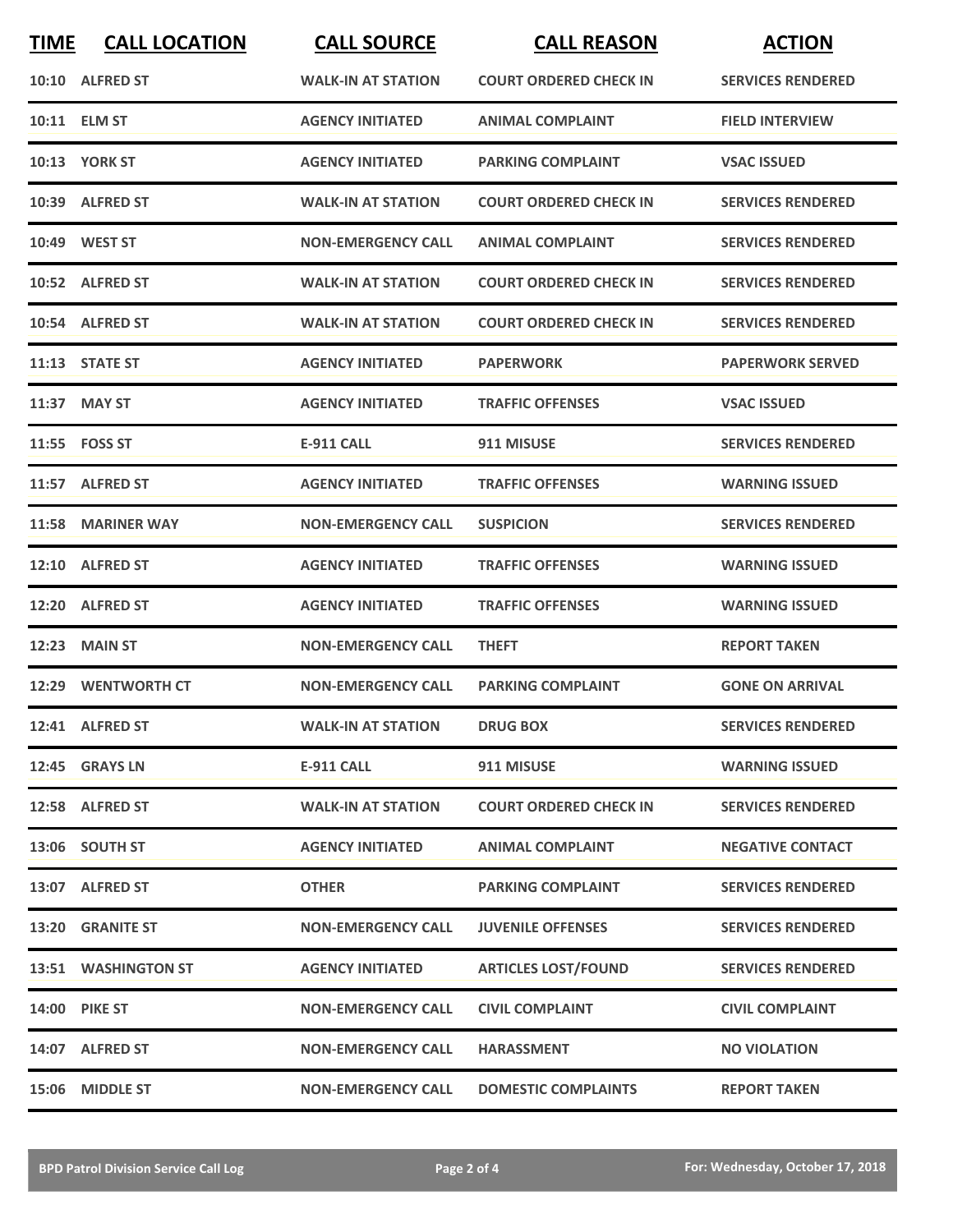| <b>TIME</b> | <b>CALL LOCATION</b>            | <b>CALL SOURCE</b>        | <b>CALL REASON</b>               | <b>ACTION</b>             |
|-------------|---------------------------------|---------------------------|----------------------------------|---------------------------|
|             | 15:31 ALFRED ST + MARSHALL AVE  | <b>AGENCY INITIATED</b>   | <b>TRAFFIC OFFENSES</b>          | <b>WARNING ISSUED</b>     |
|             | 15:38 ALFRED ST                 | <b>AGENCY INITIATED</b>   | <b>TRAFFIC OFFENSES</b>          | <b>WARNING ISSUED</b>     |
|             | 15:43 SOUTH ST                  | <b>NON-EMERGENCY CALL</b> | <b>SUSPICION</b>                 | <b>SERVICES RENDERED</b>  |
|             | 16:03 ALFRED ST                 | <b>E-911 CALL</b>         | 911 MISUSE                       | <b>WARNING ISSUED</b>     |
|             | 16:09 ALFRED ST                 | <b>AGENCY INITIATED</b>   | <b>COURT ORDERED CHECK IN</b>    | <b>SERVICES RENDERED</b>  |
| 16:23       | <b>MAIN ST</b>                  | <b>NON-EMERGENCY CALL</b> | <b>SEWER ISSUE</b>               | <b>SERVICES RENDERED</b>  |
| 17:02       | <b>RAYMOND ST</b>               | <b>AGENCY INITIATED</b>   | <b>PAPERWORK</b>                 | <b>NEGATIVE CONTACT</b>   |
| 17:05       | <b>MIDDLE ST + POOL ST</b>      | <b>AGENCY INITIATED</b>   | <b>TRAFFIC OFFENSES</b>          | <b>WARNING ISSUED</b>     |
|             | 17:18 MAY ST + LESSARD AVE      | <b>AGENCY INITIATED</b>   | <b>TRAFFIC OFFENSES</b>          | <b>WARNING ISSUED</b>     |
|             | 17:25 ALFRED ST + MYRTLE ST     | <b>AGENCY INITIATED</b>   | <b>TRAFFIC OFFENSES</b>          | <b>WARNING ISSUED</b>     |
| 17:34       | <b>TWISTED OAKS LN</b>          | <b>AGENCY INITIATED</b>   | <b>TRAFFIC OFFENSES</b>          | <b>WARNING ISSUED</b>     |
|             | 17:38 WEST ST                   | <b>AGENCY INITIATED</b>   | <b>TRAFFIC OFFENSES</b>          | <b>WARNING ISSUED</b>     |
| 17:38       | <b>MIDDLE ST</b>                | <b>E-911 CALL</b>         | <b>CRIM THREAT / TERRORIZING</b> | <b>REPORT TAKEN</b>       |
| 18:05       | <b>SOUTH ST</b>                 | <b>NON-EMERGENCY CALL</b> | <b>ANIMAL COMPLAINT</b>          | <b>SERVICES RENDERED</b>  |
|             | 18:32 LAMBERT ST                | <b>AGENCY INITIATED</b>   | <b>TRAFFIC OFFENSES</b>          | <b>WARNING ISSUED</b>     |
|             | <b>18:42 MAIN ST</b>            | <b>E-911 CALL</b>         | <b>MOTOR VEHICLE THEFT</b>       | <b>REPORT TAKEN</b>       |
|             | 19:02 SOUTH ST                  | <b>E-911 CALL</b>         | <b>SUSPICION</b>                 | <b>SERVICES RENDERED</b>  |
|             | 19:09 SACO FALLS WAY            | <b>NON-EMERGENCY CALL</b> | <b>CHECK WELFARE</b>             | <b>SERVICES RENDERED</b>  |
|             | 19:11 ELM ST                    | <b>WALK-IN AT STATION</b> | <b>ARTICLES LOST/FOUND</b>       | <b>REPORT TAKEN</b>       |
|             | 19:12 ALFRED ST                 | <b>NON-EMERGENCY CALL</b> | <b>CHECK WELFARE</b>             | <b>SERVICES RENDERED</b>  |
|             | 19:45 POOL ST                   | <b>AGENCY INITIATED</b>   | <b>PAPERWORK</b>                 | <b>PAPERWORK SERVED</b>   |
|             | 19:45 BIDDEFORD GATEWAY CTR     | <b>NON-EMERGENCY CALL</b> | <b>SHOPLIFTING</b>               | <b>REPORT TAKEN</b>       |
|             | 20:15 ALFRED ST + PRECOURT ST   | <b>AGENCY INITIATED</b>   | <b>TRAFFIC OFFENSES</b>          | <b>WARNING ISSUED</b>     |
|             | 20:37 MOUNTAIN RD + PRECOURT ST | <b>AGENCY INITIATED</b>   | <b>DISABLED VEHICLE</b>          | <b>SERVICES RENDERED</b>  |
|             | 20:45 FRANKLIN ST               | <b>WALK-IN AT STATION</b> | <b>ARTICLES LOST/FOUND</b>       | <b>NO ACTION REQUIRED</b> |
|             | 20:49 PRECOURT ST + ELM ST      | <b>AGENCY INITIATED</b>   | <b>TRAFFIC OFFENSES</b>          | <b>WARNING ISSUED</b>     |